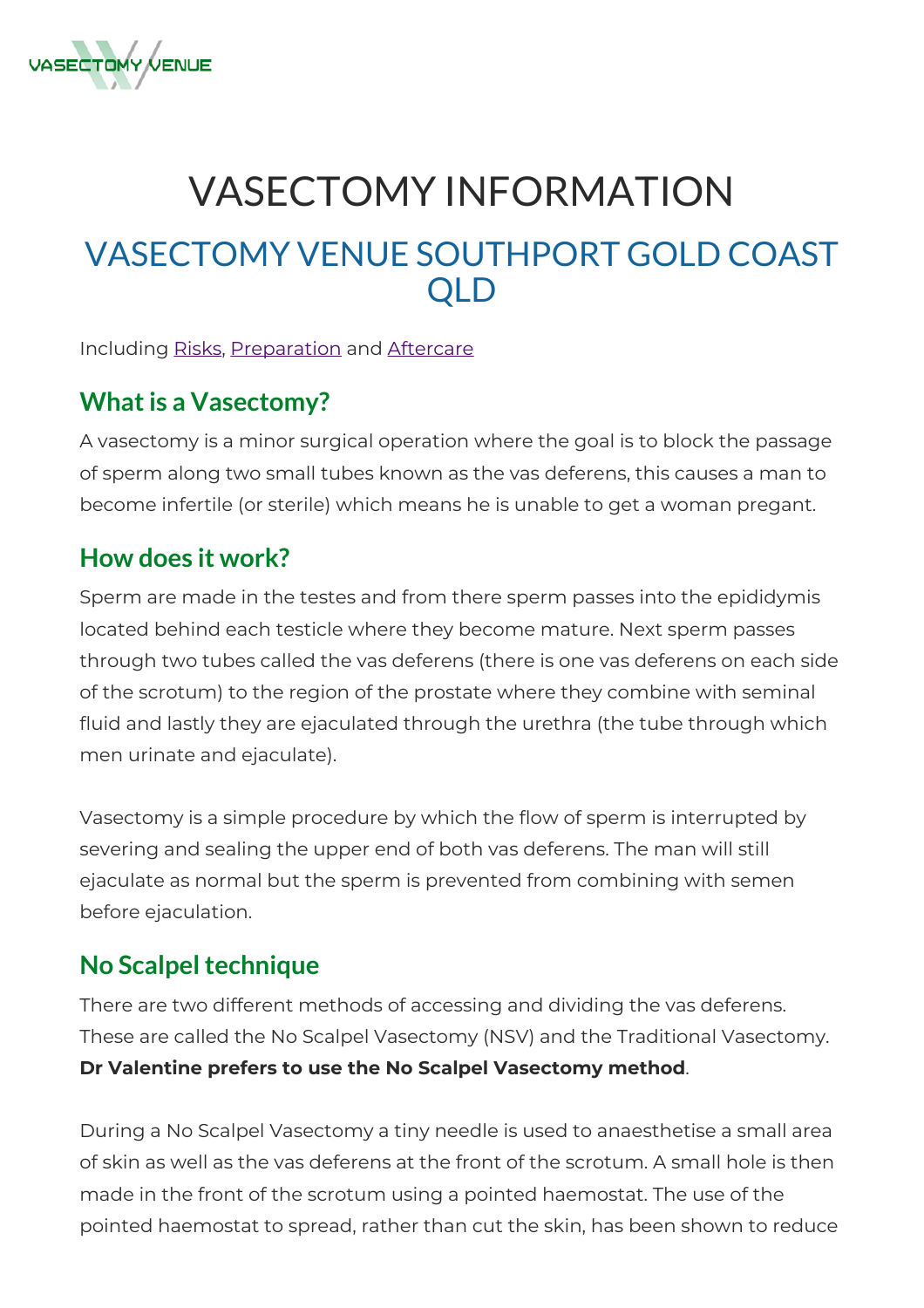the risk of bleeding. Each vas deferens is lifted through the small hole and divided (cut). The upper end of each vas deferens is sealed using cautery. The ends of each vas deferens are then separated and placed out of alignment by applying a dissolvable tie to the sheath surrounding each vas deferens such that the upper end remains enclosed within the sheath and the lower end outside the sheath. No sutures (stitches) are required and the wound is usually sealed by the next day.

### **Traditional Vasectomy**

During a traditional vasectomy a needle is used to anaesthetise a small area of skin on each side of the scrotum. A scalpel is then used to make a small incision on each side of the scrotum and access each vas deferens. A small segment is removed from each vas deferens and the ends ligated with dissolvable ties. The wounds are then closed with sutures which remain in place for 6 days and require removal.

### **Optional Anxiety treatment**

Prior to either procedure patients may elect to have a dose of intravenous diazepam at no extra cost. This has the advantage of relaxing anxious patients but is not necessary for patients who are not anxious or concerned.

### **What to expect**

Following a vasectomy patients should notice no changes to their:

- Semen
- Sex drive
- Erections
- Sensations of sex or ejaculation
- Testes or scrotum

Recent studies have actually concluded that **vasectomy significantly improves sexual satisfaction for males** and for females (in an opposite sex coupling) their sexual satisfaction did not change significantly ${}^{\textstyle *}$   ${}^{\textstyle\Box}.$ 

<span id="page-1-0"></span>**\***Except that the level of arousal for females in the study improved.

## **RISKS OF VASECTOMY**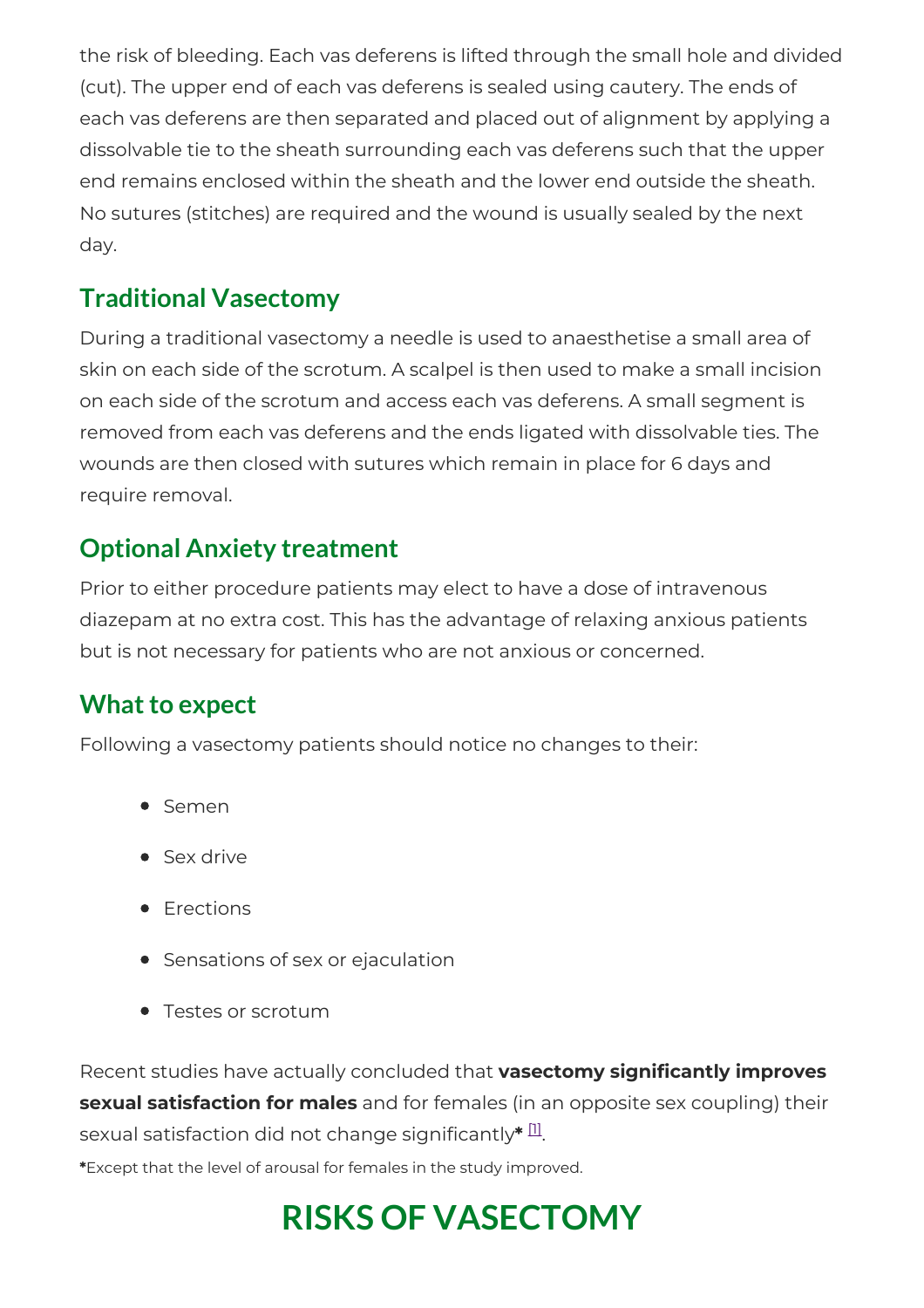**Bleeding** - there is a 1-2 percent risk of developing a haematoma (blood clot) within the scrotum following a vasectomy. Most of these are small and the body will reabsorb them over 2-4 weeks. Very rarely patients can develop a larger haematoma requiring hospital admission and drainage. It is common for patients to have some bruising in the skin following a vasectomy which normally resolves over a week or so.

**Infection** - there is a 1-2 percent risk of developing an infection following a vasectomy. Most of these will respond to oral antibiotics. Very rarely patients will require admission to hospital for management (which may include intravenous antibiotics and drainage of an abscess).

**Orchalgia** - patients can develop pain in the scrotum or up into the abdomen following a vasectomy which may be related to disruption of nerves in the membranes surrounding the vas deferens. In most cases this will resolve of its own accord by 6 months. Rarely mild discomfort will persist. Around 1 in 1000 patients will experience more severe pain that persists and may need to consider further surgery or medication to try to resolve this.

**Congestion** - patients can develop a tender build-up of sperm upstream from the vasectomy site. In most cases this will settle with simple anti-inflammatory medications. Around 1 in 1000 patients will have continued discomfort severe enough to require surgical intervention.

**Sperm Granuloma** - patients can develop a pea sized lump on the end of a vas deferens at the vasectomy site. These can be tender and discomfort will normally respond to simple anti-inflammatory medications. Around 1 in 1500 patients may require surgical intervention to remove the tender lump.

**Ongoing pain** - it is important for patients to be aware that treatment for ongoing pain following vasectomy (whether it be related to or orchalgia, congestion or sperm granuloma) may not always be successful. As such, despite meticulous vasectomy technique, there is a very small risk that patients can experience ongoing pain, sufficient to impact on their quality of life, that is resistant to all treatment.

**Recanalisation** - there is approximately a 1 in 2500 risk (0.04%)of **vas deferens tubes rejoining** following a vasectomy. If this happens early then the semen test never becomes sperm free so it is detectable but if recanalisation happens late (months or years after the semen test has tested to be clear of sperm) it can result in an unplanned pregnancy. Vasectomy still remains the most effective form of contraception available (including tubal ligation).

Patients need to **continue contraception** until they have submitted a semen test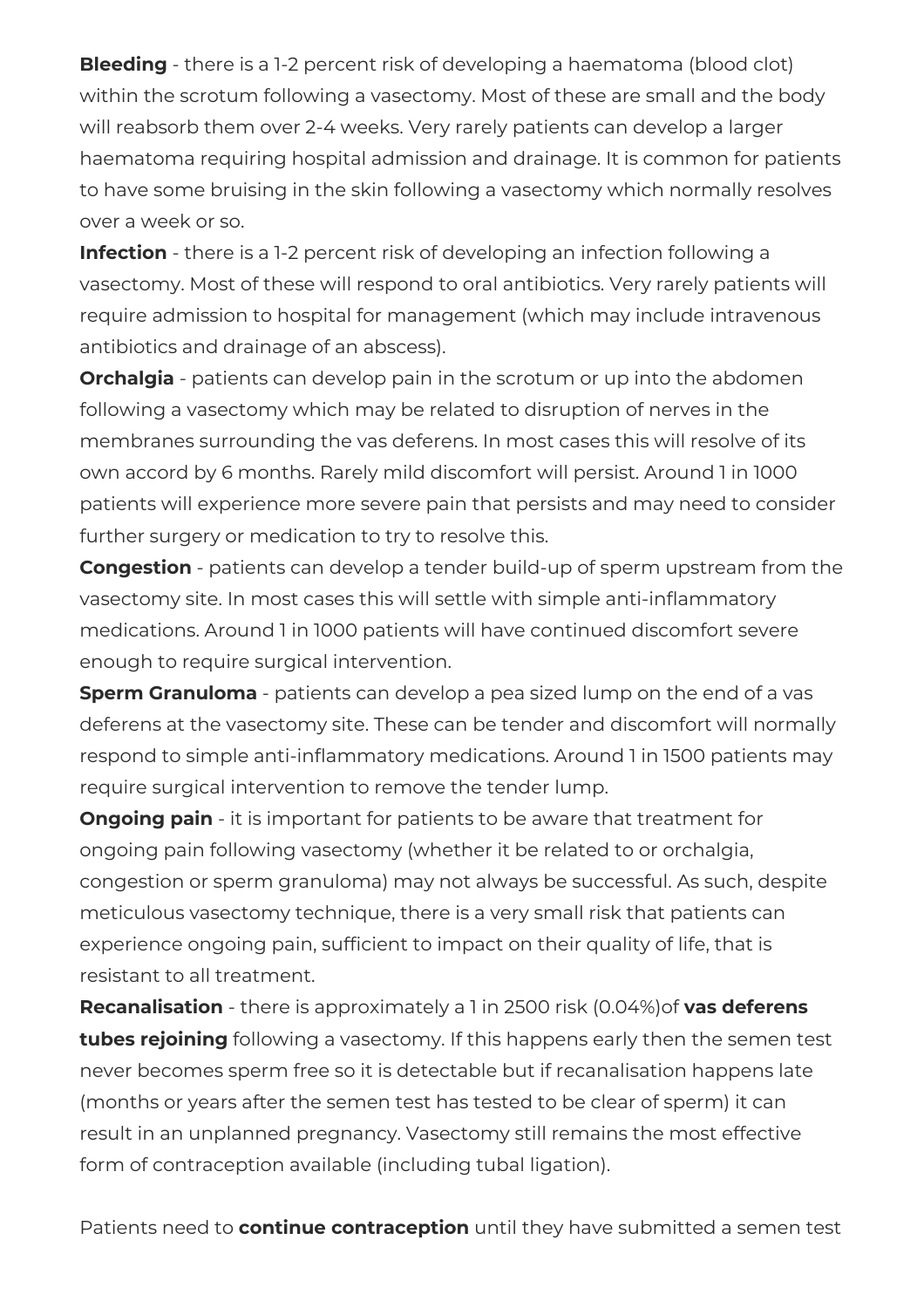confirmed to be free of sperm. This is normally conducted **four months after a vasectomy**. It normally takes a good 25 ejaculations plus a time frame of 3-4 months for sperm to be cleared from the upper ends of the vas deferens. Patients are normally contacted via email or mail with the results of their semen tests. Patients with sperm remaining will need to repeat their test in another two months.

Vasectomy should be seen as a permanent sterilization procedure but if required a **vasectomy reversal operation** (vasovasostomy or vasoepididymostomy) results in a desired pregnancy in approximately 60 percent of cases\*. <sup>[\[2\]](#page-6-0)</sup> The reversal operation, however, requires microsurgery, is expensive, and there is no guarantee of success.

**\***Varies from 50-80% depending on age, the length of time from when the vasectomy was performed, and other contingent factors.

# PREPARATION

## <span id="page-3-0"></span>**BEFORE VASECTOMY SURGERY INSTRUCTIONS:**

- 1. It is recommended patients shave the entire scrotum and pubic region prior to their vasectomy. This reduces the risk of infection and makes the procedure easier to conduct.
- 2. It is important to bring two pairs of supportive "briefs" style underwear (aka jocks or y-fronts **not** bonds trunks or jockey shorts) to your procedure as these are to be worn **immediately following the procedure** and for the next 2-3 days. Good scrotal support will reduce the risk of postoperative bleeding and discomfort.
- 3. It is best to arrange someone to drive you safely home following your procedure. This is compulsory for those that took diazepam prior to their vasectomy as the effects of diazepam will render them unfit to drive for the remainder of the day. For the remaining there is a risk they may experience delayed light-headedness following the procedure. Note that a car accident or flat tire may in some cases lead to complications following a vasectomy. Patients should plan to recline at home for the afternoon and evening following their procedure.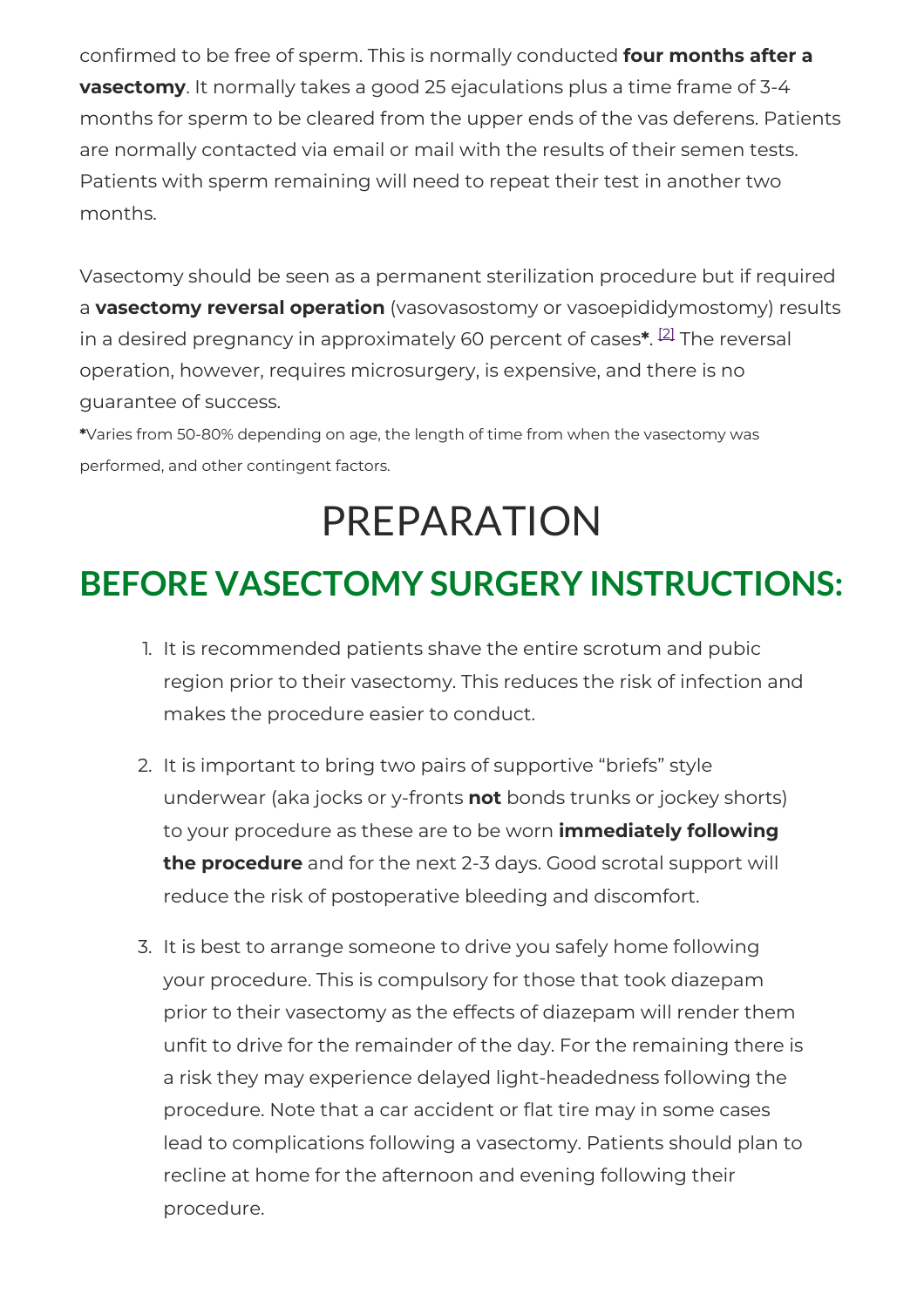- 4. Do not take any **aspirin** containing medication for 5 days prior to your procedure. This includes Alka-Seltzer, **Aspro**, Asasantin SR, Astrix, Cardasa, Cardiprin, **Cartia**, Co-Plavix, Diasp SR, **Disprin**, Duocover, DuoPlidogrel, Solprin or Spren
- 5. **Do not take any supplements containing fish oil** for 7 days prior to the procedure.
- 6. Do not take **Ibuprofen** or any other other anti-inflammatory medications on the day of the procedure including Act-3, **Advil**, Brufen, Bugesic, Butafen, Butalgin, Caldolor, Dimetapp, Fenpaed, **Nurofen**, Panafen, Pedea, Proven, Rafen, Tri-Profen or Zavance
- 7. Patients should eat prior to their procedure and plan on a normal lunch and dinner.

# AFTERCARE

### <span id="page-4-0"></span>**AFTER VASECTOMY SURGERY INSTRUCTIONS:**

- 1. Spend a quiet evening at home, reclining in bed or on the sofa. Minimising activity is important.
- 2. For pain you may take paracetamol (**Panadol**) if you have any discomfort but you must **avoid aspirin** for 2 days after the vasectomy. Ibuprofen (such as Nurofen) may only be used for pain beginning 3 days after your vasectomy (on day four).
- 3. Applying ice under the scrotum for 15-20 minutes each hour following your procedure may improve discomfort and reduce swelling following your vasectomy.
- 4. Use two pairs of undergarments with good scrotal support such as double pouch "briefs" style underpants - for 2-3 days following your vasectomy and during sports for the next 7 days.
- 5. On the day after the procedure you may walk and drive as much as you like, but no sports, yard work, swimming or heavy lifting. If your job is done sitting down you may return to work.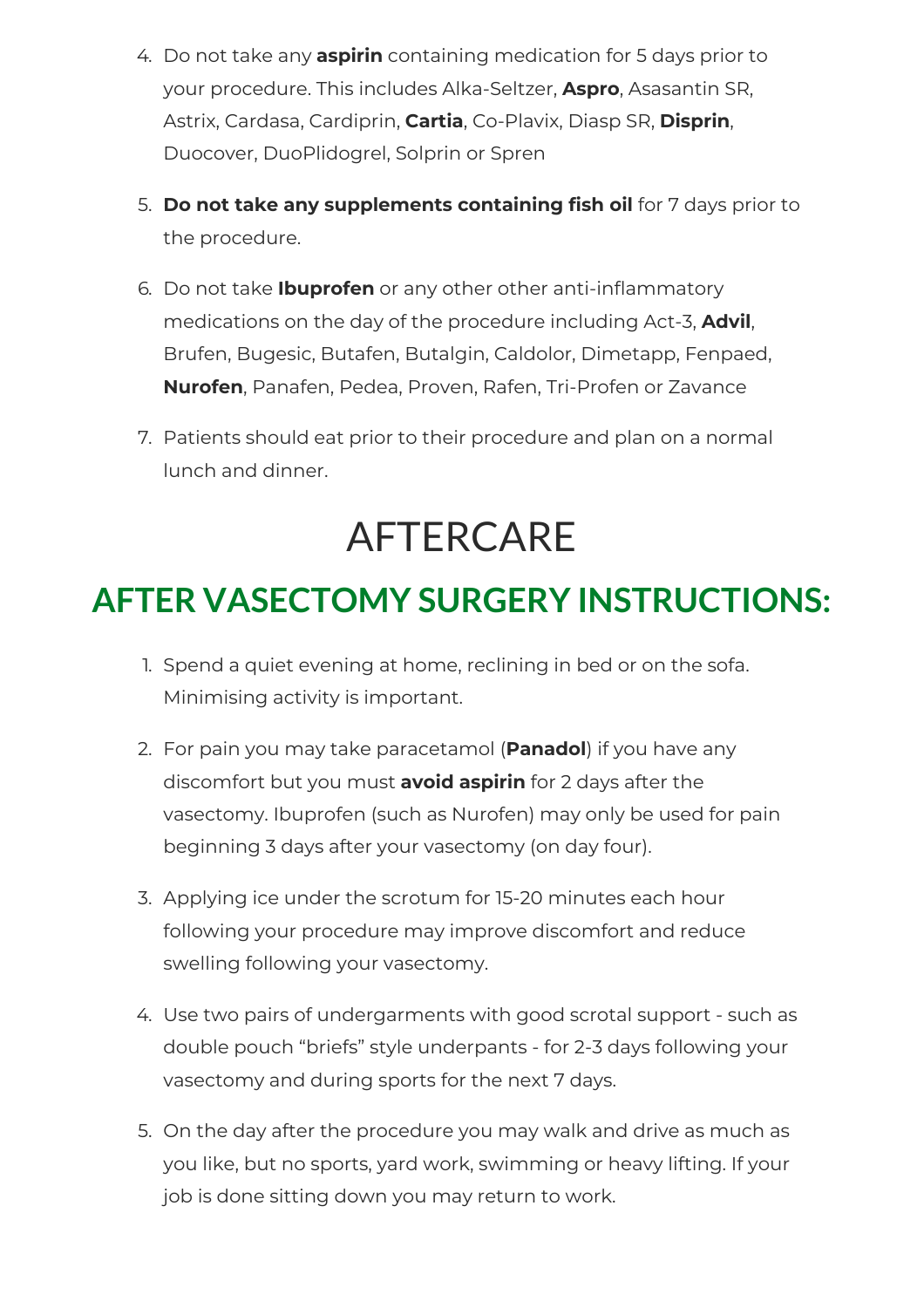- 6. Don't bathe or shower on day one following the procedure, your first shower should be the day after the procedure.
- 7. Two days after the procedure you may return to more strenuous work and regular activities whilst wearing your scrotal support undergarment. After any lingering pain is gone you may return to the gym or to running but on the first day back do only half of your usual workout, half the weight, half the reps, half the speed and distance, etc. If pain does not return you can then return to your usual workout the next day.
- 8. When you no longer have any pain or tenderness you may ejaculate. It is best to wait at least 7 days. Blood in the semen in the first few ejaculations is not common but is **no cause for concern**.
- 9. It is normal to have some discolouration of the skin (black and blue) around the puncture site a day or two after the vasectomy. Some patients will develop considerable discolouration about 4 days after a vasectomy but this will gradually dissipate.
- 10. Some patients (around 1 in 20) will develop swelling and discomfort on one side, sometimes on both sides, starting anytime from 3 days to 3 months following the vasectomy. This usually represents an exaggerated form of the normal inflammatory response necessary for sperm resorption and recycling. This is effectively managed by a 5-7 day course of ibuprofen 600mg three times a day.
- 11. Patients are required to have their semen tested for sperm 4 months following their vasectomy. Appropriate paperwork and instructions will be provided at the time of the vasectomy. Semen content test results will be emailed or mailed. Patients are required to use contraception until advised otherwise.
- 12. Patients who have had the **traditional method of vasectomy** will need to ice following the procedure. They will also need to have their stitches removed on day 6 after the vasectomy.

If you have any other problems or queries then contact your vasectomy doctor.